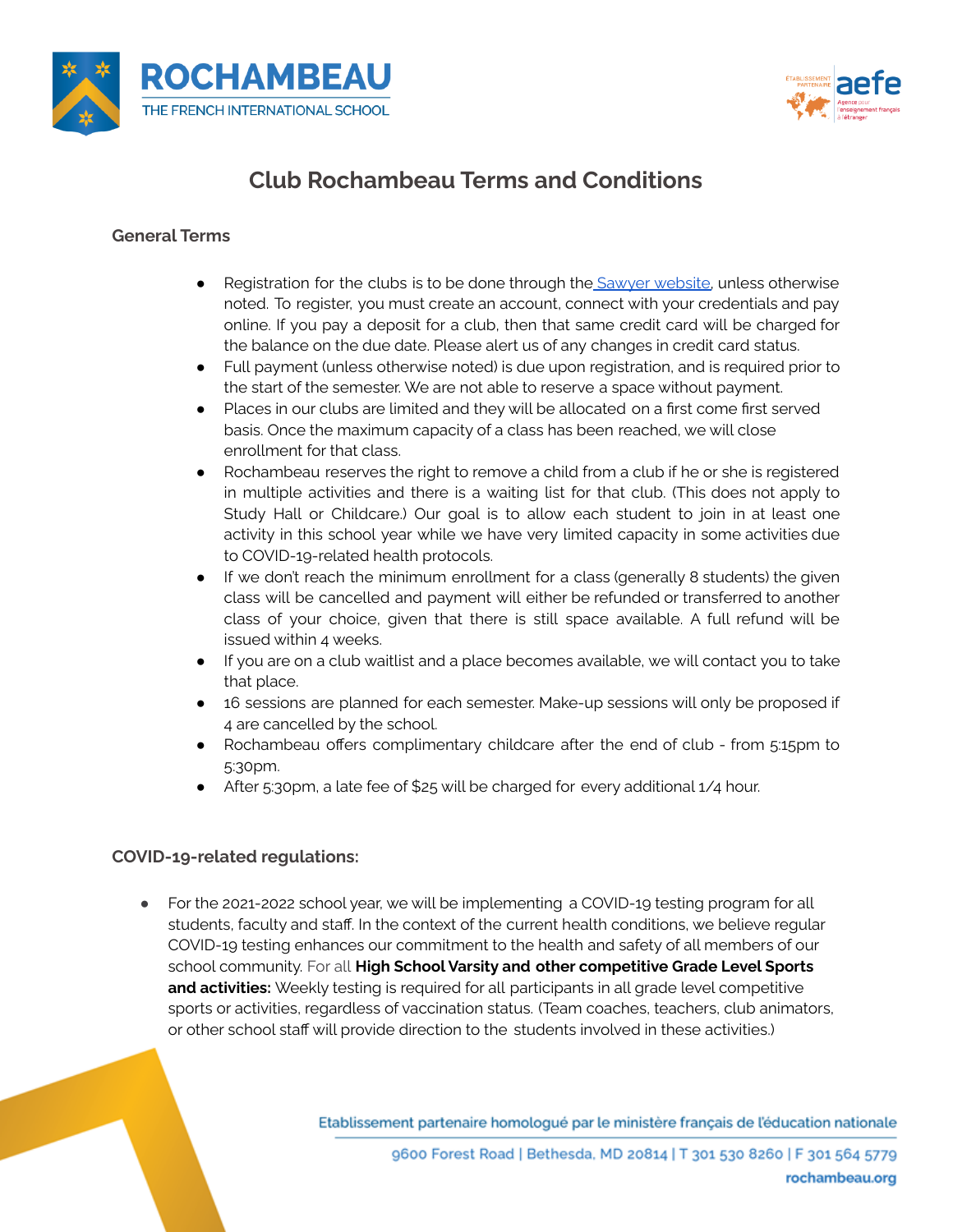- **Face Masks:** Mask wearing will continue to be required on campus, regardless of vaccination status. This applies to students, faculty and staff while indoors and while in close contact or crowded spaces while outdoors. It is a recommended practice while in other outdoor situations.
- **Illness**: Individuals who are sick may not come to campus. Symptoms of illness include (but are not limited to) any ONE of the following: fever of 100.4 or higher, sore throat, cough, difficulty breathing, diarrhea or vomiting, new onset of severe headache, or new loss of taste or smell. Click for more [information](https://www.rochambeau.org/fs/resource-manager/view/d215dad7-3349-4fd7-b8b3-2b388f0f1b34).
- The Health and Safety protocols outlined above will be reviewed throughout the year and may change based on the current situation and guidance from local, state, and national health agencies.

### **Refund and Transfer requests**

- If your child is part of a group or class sent into quarantine because of exposure or possible exposure to COVID-19, your child may NOT participate in afterschool activities of any kind. And if your child's afterschool group is the source of an exposure and the group must quarantine, your child may not attend on-campus classes or other activities during the quarantine period. The school will make every effort to make up any sessions lost for the full group, but shall not refund the missed sessions.
- A refund will be issued if a club cancellation is received at least 72 hours before the start of the club. All cancellations made after that period will not be refunded.
- No refunds (partial or full), will be issued after the start of the club. Exceptions may be made if health issues prevent a child from fully participating in the club. Documentation will be required.
- No transfers between clubs are possible at this time unless the club corresponds to the child's grade level and only if space is available. This must happen during the first 15 days of the start of the semester. There is a \$25 transfer fee per club. No transfers possible after the 15 days.

# **Club Cancellation Policy**

● If school is cancelled or closes early, e.g. due to inclement weather, all afterschool activities are cancelled. This includes clubs, child care and study hall.

Etablissement partenaire homologué par le ministère français de l'éducation nationale